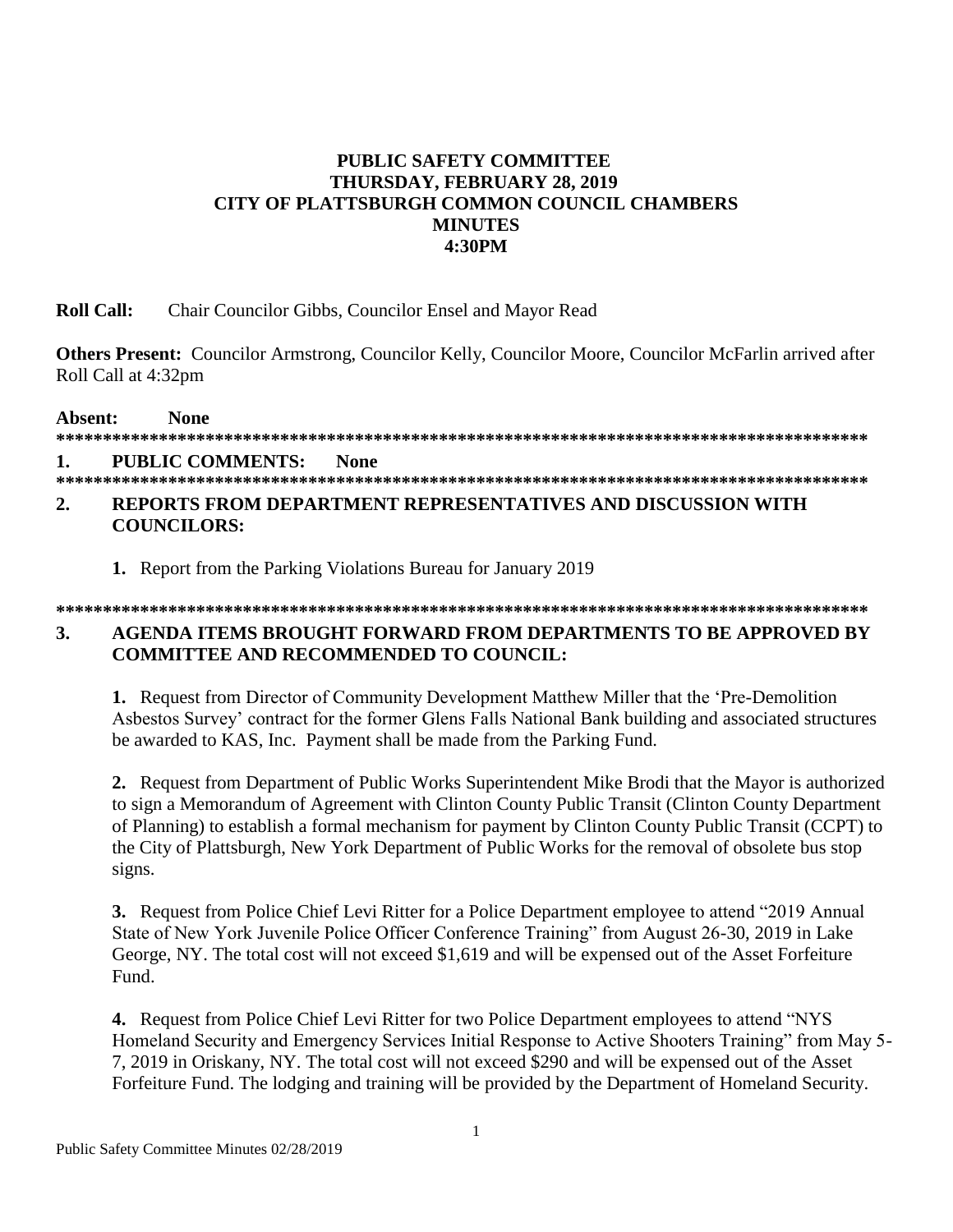**5.** Request from Police Chief Levi Ritter for a Police Department employee to attend "NYS Homeland Security and Emergency Services FBI Crisis Negotiation Course Training" from April 15-20, 2019 in Oriskany, NY. The total cost will not exceed \$296.25 and will be expensed out of the Asset Forfeiture Fund. The lodging and training will be provided by the Department of Homeland Security.

**6.** Request from Police Chief Levi Ritter for two Police Department employees to attend "NYS Homeland Security and Emergency Services Officer Survival Tactics Training" from May 8-10, 2019 in Oriskany, NY. The total cost will not exceed \$290 and will be expensed out of the Asset Forfeiture Fund. The lodging and training will be provided by the Department of Homeland Security.

**7.** Request from Fire Chief Scott Lawliss for two Fire Fighters to attend "Crude by Rail Emergency Response Training course" March 24-30, 2019 in Pueblo, CO. The NYS FEMA program covers travel, room, board and meals. The total cost is approximately \$400 to pay for travel meals, ferry, parking and baggage fees.

By Councilor Ensel; Seconded by Councilor Gibbs (RC) Roll call: Chair Councilor Gibbs, Councilor Ensel and Mayor Read

**\*\*\*\*\*\*\*\*\*\*\*\*\*\*\*\*\*\*\*\*\*\*\*\*\*\*\*\*\*\*\*\*\*\*\*\*\*\*\*\*\*\*\*\*\*\*\*\*\*\*\*\*\*\*\*\*\*\*\*\*\*\*\*\*\*\*\*\*\*\*\*\*\*\*\*\*\*\*\*\*\*\*\*\*\*\*\* 4. OLD BUSINESS:**

**Councilor Gibbs** spoke about Animal Control officer and contract language and asked to review with Corporation Counsel Dean Schneller and possibly have a DEC officer for Animal Control officer. Asked Chief Ritter about foot patrol officer's downtown area.

**Councilor Ensel** asked if we have had any interested applicants for Livable Committee. He has spoken to SUNY and they are requesting SUNY Police Chief Pat Rascoe serve on the committee.

**Mayor Read** indicated 5 applicants.

**Councilor Gibbs** mentioned there are structural issues and upgrades needed at Fire Department Building 2 and that she reached out to Assemblyman Billy Jones to see if there is any grant money to help with that.

**Mayor Read** indicated 5 applicants.

**Mayor Read** mentioned this is the time of year they are doing goal setting with each of departments asked Police Chief Ritter, Fire Chief Lawliss or Building Inspector McMahon if they wanted to share any of those with the council.

**Chief Ritter** mentioned one of his department goals is an overhaul of their department's general orders which haven't been reviewed in about 10 years.

**Chief Lawliss** mentioned reviewing costs, etc of running second ambulance.

**Building Inspector McMahon** mentioned reviewing laws on vacant buildings and rental registration.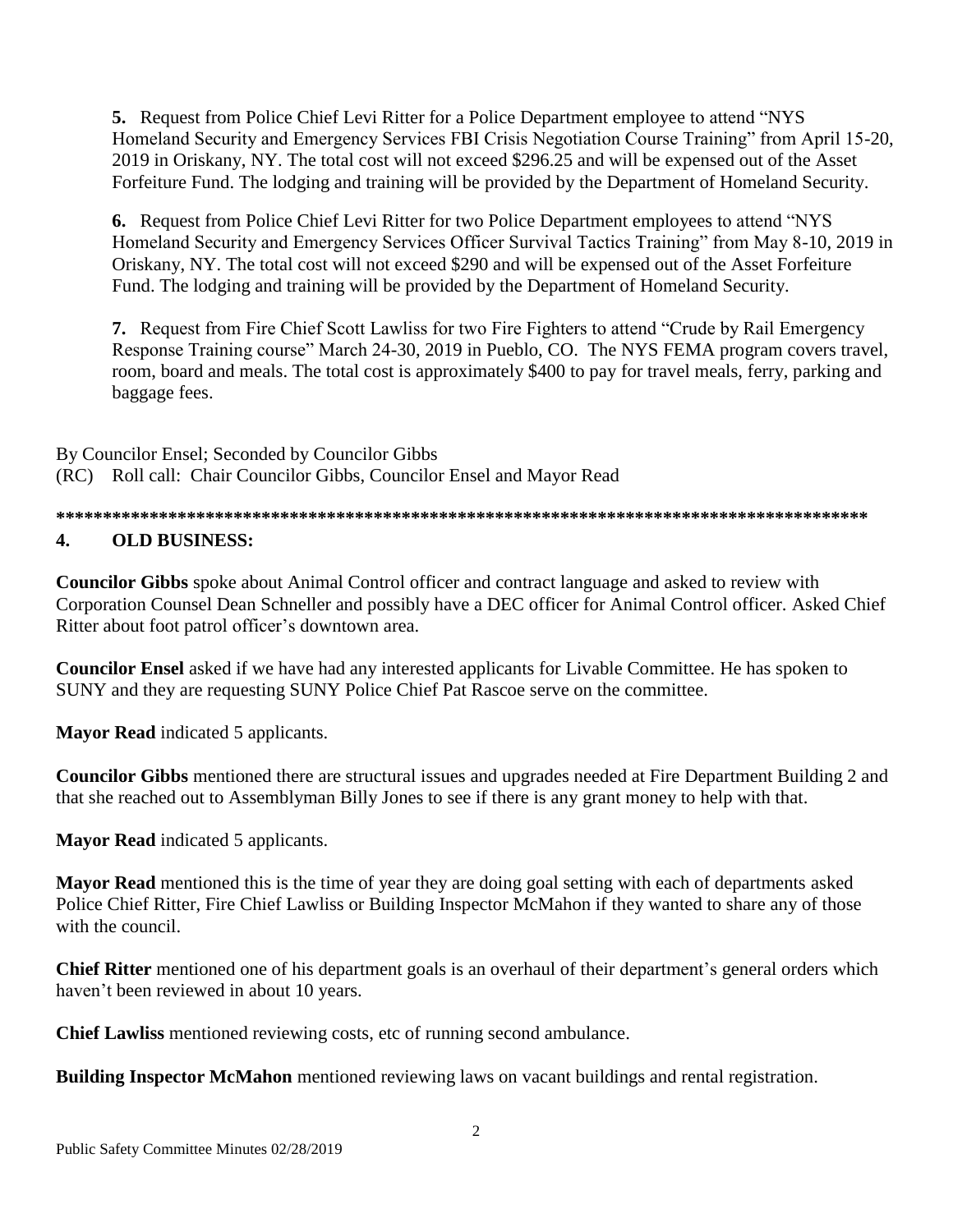## **Mayor Read added the following Resolution:**

Whereas, by resolution dated January 31, 2019 the Common Council advanced its intention to serve as Lead Agency for a Type 1 SEQRA review for the City's impending Petition for Annexation because it was best suited to complete this review; and

Whereas, thereafter the City served its notice to serve as Lead Agency on other potentially involved parties; and

Whereas, while several respondents indicated they had no objection to the City's intention to serve as Lead Agency, the Town of Plattsburgh adopted a Resolution on February 21, 2019 advising that it does not consent to the City's request for Lead Agency status and stated its intention to establish itself as Lead Agency in this matter.

NOW THEREFORE BE IT RESOLVED, pursuant to 6 NYCRR 617.6(b)(5), the Common Council authorizes and directs the Corporation Counsel for the City to submit a request, with supporting information, that a lead agency be designated by the DEC Commissioner, specifically the City of Plattsburgh, on notice to the involved agencies.

#### **Motion to move resolution to regular agenda**

By Councilor Gibbs; Seconded by Councilor Ensel (RC) Roll call: Chair Councilor Gibbs, Councilor Ensel and Mayor Read

**\*\*\*\*\*\*\*\*\*\*\*\*\*\*\*\*\*\*\*\*\*\*\*\*\*\*\*\*\*\*\*\*\*\*\*\*\*\*\*\*\*\*\*\*\*\*\*\*\*\*\*\*\*\*\*\*\*\*\*\*\*\*\*\*\*\*\*\*\*\*\*\*\*\*\*\*\*\*\*\*\*\*\*\*\*\*\***

### **5. NEW BUSINESS:**

**At 5:02pm Public Safety Committee was paused to hold Public Hearing to receive public comments on a proposed local law P-2, a local law Renaming, amending and restating in its entirety Chapter 241, Section 5 of the City Code of the City of Plattsburgh. (Regulating the use of tobacco products upon public property)**

**At 5:20p Public Safety Committee meeting resumed.**

#### **At 5:20 pm a Motion to enter Executive Session to discuss medical condition of a particular person and potential litigation on Webb Island Bridge.**

By Councilor Gibbs; Seconded by Councilor Ensel Roll call: Chair Councilor Gibbs, Councilor Ensel and Mayor Read (All voted in the affirmative) Councilors Armstrong, Kelly, Moore, McFarlin and Building Inspector Joe McMahon were invited to attend Executive Session **Returned at 5:35pm Mayor Read stated returned from Executive Session discussed medical condition of** 

**a particular person and potential litigation on Webb Island Bridge.**

#### **The following decision was made:**

# **Reviewed Henry Kuhn appeal, motion to waive fine**

By Councilor Gibbs; Seconded by Councilor Ensel